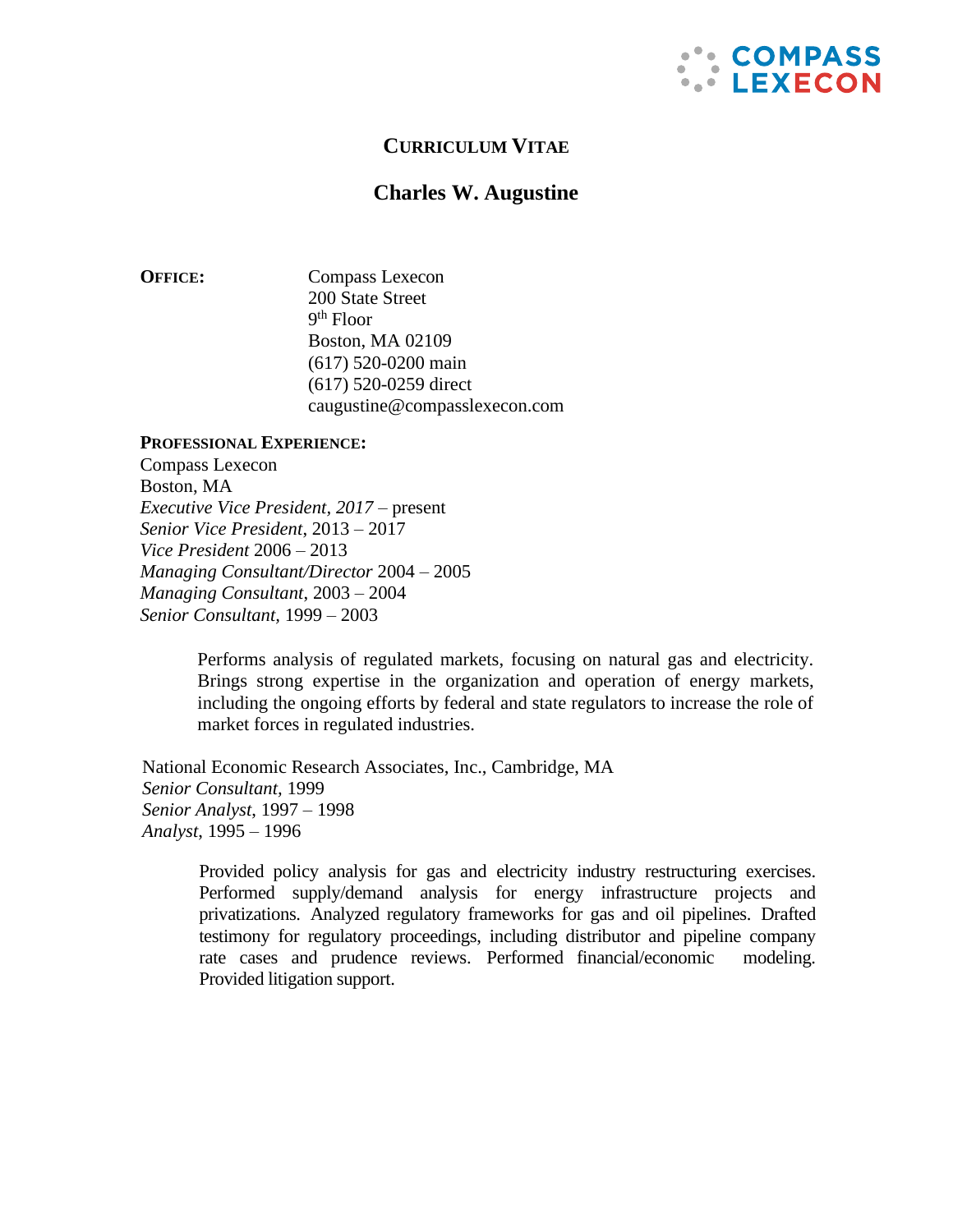Charles Augustine

Massachusetts Department of Public Utilities, Boston, MA *Economic Analyst,* 1994 – 1995

Worked on forecast and supply plans, contract review, and tariff implementation.

U.S. Peace Corps, Boston, MA, and Bukavu, Zaire *New England Area Manager,* 1989 – 1991 *New England Area Representative,* 1986 – 1989 *Peace Corps Volunteer/Trainer*, 1983 – 1985

# **EDUCATION**

John F. Kennedy School of Government, Harvard University, Cambridge, MA M.P.P., 1994 Area of Concentration: Energy Economics Thesis: "Recognizing the Service Value of Utility DSM Programs"

Southern Illinois University, Carbondale, IL M.A. in English, 1983 B.A. in English, 1981

# **SELECTED CONSULTING EXPERIENCE**

Radio Music License Committee

In an Arbitration before the Hon. Vaughn Walker, Kenneth R. Feinberg, Esq., and Lee A. Freeman, Jr., Esq. between: *SESAC, Inc., SESAC, LLC, and SESAC Holdings, Inc., Claimants v. Radio Music License Committee, Respondent,* Expert Report of Dr. Steven R. Peterson, December 23, 2016. Reply Expert Report of Steven R. Peterson, PhD, January 23, 2017.

Libyan Emirates Oil Refining Company

*International Court of Arbitration of the International Chamber of Commerce, ICC Case No. 19758/MCP.* Expert Report of Dr. Scott T. Jones on behalf of Claimant, August 4, 2016. Supplemental Expert Report of Dr. Scott T. Jones on behalf of Claimant, December 16, 2016. Written, Confidential.

Radio Music License Committee

*Radio Music License Committee v. Global Music Rights, LLC.* in the United States District Court for the Eastern District of Pennsylvania. Declaration of Steven R. Peterson, November 18, 2016.

Citizens for Farm Animal Protection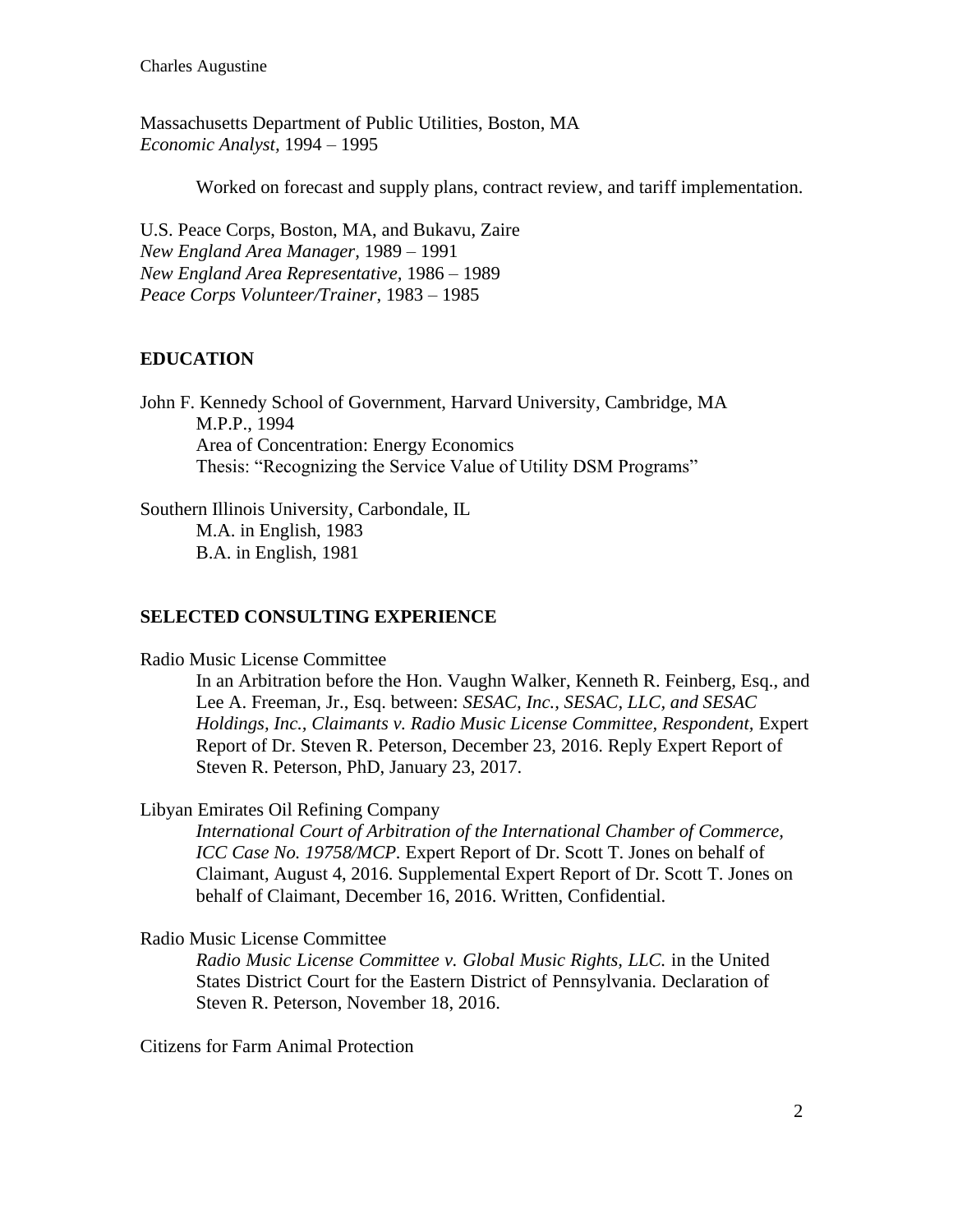*Before the Joint Committee on Environment, Natural Resources and Agriculture of the General Court of the Commonwealth of Massachusetts.* Economic analysis of HR3930: An Act to Prevent Cruelty to Farm Animals, February 11, 2016.

BNSF Railway Company, CSX Transportation, Inc., Norfolk Southern Railway Company, and Union Pacific Railroad Company

*In the United States District Court for the District of Columbia, In Re: Rail Freight Fuel Surcharge Antitrust Litigation, MDL No. 1869,* All Direct Purchaser Cases, Expert Report of Joseph P. Kalt on behalf of the Defendants, January 22, 2013; Declaration of Joseph P. Kalt, March 31, 2014; Sur-Reply Declaration of Joseph P. Kalt, July 21, 2014.

## Government of Israel

*Before the Honorable Arbitrators in the Matter of The State of Israel – Government of Israel, Plaintiff, versus Dead Sea Works Ltd., Company No. 520019373, Defendant*. Expert Report of Scott T. Jones, July 22, 2012. Written, Confidential.

#### Entergy

*Before the State of Vermont Public Service Board,* Petition of Entergy Nuclear Vermont Yankee, LLC, and Entergy Nuclear Operations, Inc., for amendment of their certificates of public good and other approvals required under 30 V.S.A. 231(a), for authority to continue after March 21, 2012, operation of the Vermont Yankee Nuclear Power Station, including the storage of spent-nuclear fuel. Docket No. 7862. Prefiled Testimony of Jeffrey Tranen, June 28, 2012.

#### El Paso Corporation

*In the Court of Chancery of the State of Delaware, Cross Country Energy LLC, Plaintiff, vs. El Paso Corporation and El Paso Citrus Holdings, Defendants., El Paso Corporation, Third Party Plaintiff, vs. Southern Union Company, Energy Transfer Equity, L.P. and Energy Transfer Partners, L.P. Third Party Defendants.*  Expert Report of Scott T. Jones on behalf of the Defendants and Third Party Defendants, April 4, 2012.

### Meridian Energy

*Before the Electricity Authority of New Zealand, Decision-making and economic framework for transmission pricing methodology review.* Submission of Dennis Carlton, Charles Augustine and Gustavo Bamberger, February 24, 2012; Supplemental Submission of Dennis Carlton, Charles Augustine and Gustavo Bamberger, March 8, 2012.

### Motiva Enterprises, LLC

*In the Circuit Court of the Eleventh Judicial Circuit in and for Miami-Dade County, Florida, Bay Point Oil Corp., et al, Plaintiffs, vs. Motiva Enterprises,*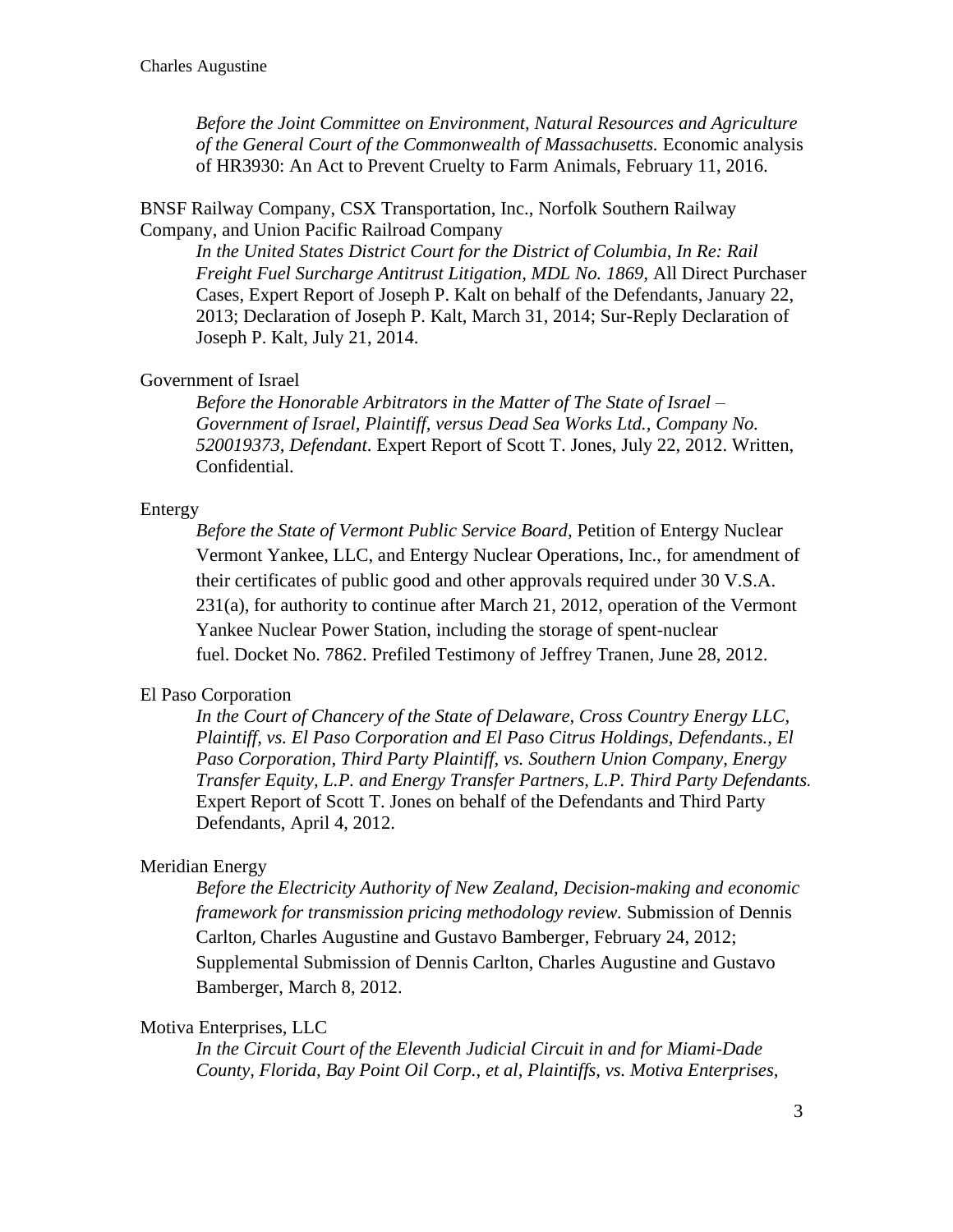*LLC, Defendant, Case No. 03-03572,* and *Hollywood Hills Service Center, Inc., et al, Plaintiffs, vs. Motiva Enterprises, LLC, Defendant, Case No. 04-13857 CA (30).* Declaration of Joseph P. Kalt on Behalf of the Defendants, July 15, 2011; Affidavit of Joseph P. Kalt, May 25, 2012.

Dairy Farmers of America, Inc. and Dairy Marketing Services, LLC

*In the United States District Court for the District of Vermont, Alice H. Allen and Laurence E. Allen, d/b/a Al-Lens Farm, Garret Sitts and Ralph Sitts, and Jonathan and Claudia Haar on behalf of themselves and all others similarly situated, Plaintiffs, vs. Dairy Farmers of America, Inc., Dairy Marketing Services, LLC, and Dean Foods Company, Defendants*, *Docket No. 5:09-cv-00230-cr.* Expert Report of Joseph P. Kalt on Behalf of the Defendants, April 5, 2011; Declaration of Joseph P. Kalt on Behalf of the Defendants (re: Settlement), April 12, 2011; Reply Report of Joseph P. Kalt on Behalf of Defendants, July 6, 2011; Expert Report of Joseph P. Kalt, December 16, 2011; Expert Report of Joseph P. Kalt, May 11, 2012; Reply Report of Joseph P. Kalt, July 26, 2013.

### J.M. Huber Corporation

*In the United States District Court Western Division of New York, Robbins & Myers, Inc., Plaintiff, vs. J.M. Huber Corporation and H. Milton Hoff, Defendants.* Expert Report of Scott T. Jones on behalf of Defendants, February 25, 2011.

# Greka Oil & Gas, Inc.

*In the Superior Court of the State of California, for the County of Los Angeles and Related Cross-Action, Vintage Petroleum, LLC, Plaintiff (a Delaware Corporation) v. Greka Oil & Gas, Inc. (a Colorado Corporation) Defendant, Case No. BC 409473.* Breach of Contract for Indemnification and Declaratory Relief involving remediation costs, contract performance terms and conditions, industry standard behavior in the operation and maintenance of heavy crude oil fields in Santa Barbara, California. Testimony of Scott T. Jones, March 26, 2010.

#### Dean Foods Company, et al.

*In the US District Court for the Eastern District of Tennessee Greenville Division, Food Lion, LLC, et al., Plaintiffs, vs. Dean Foods Company, et al., Defendants, Case No. 2:07-CV-188.* Expert Report of Joseph P. Kalt on Behalf of the Defendants, May 3, 2010; Declaration of Joseph P. Kalt on Behalf of the Defendants, April 16, 2015.

*In the US District Court for the Eastern District of Tennessee Greenville Division, Sweetwater Valley Farm, Inc., et al., Plaintiffs, vs. Dean Foods Company, et al., Defendants, MDL No. 1899.* Expert Report of Joseph P. Kalt on Behalf of the Defendants, May 3, 2010.

U.S. Bank National Association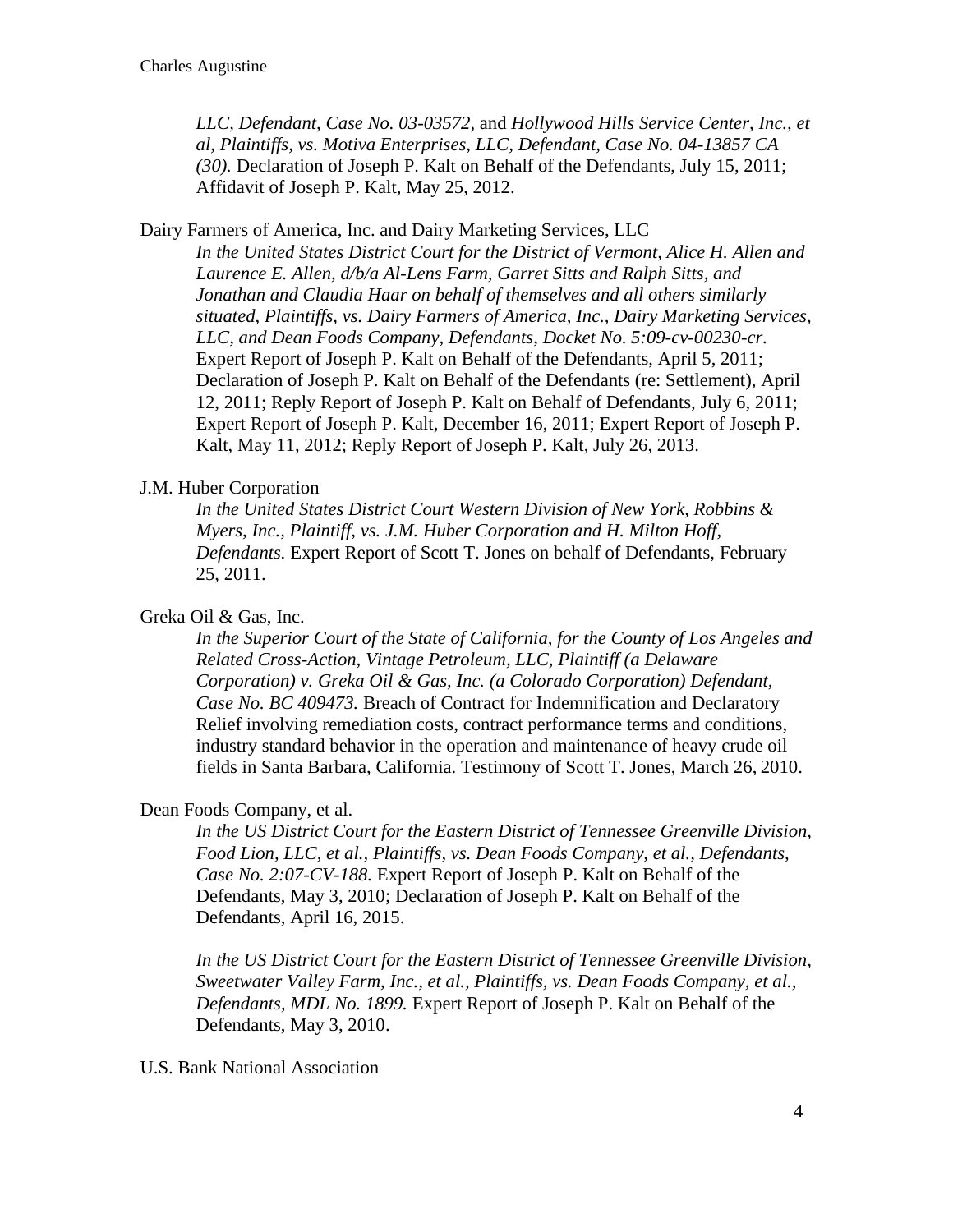*In the United States District Court Western District of Wisconsin, U.S. Bank National Association, in its Capacity as Indenture Trustee and Not in its Individual Capacity, Plaintiff, vs. Alliant Energy Resources, Inc., a Wisconsin Corporation; and Alliant Energy Corp., a Wisconsin Corporation, Defendants*. Expert Report of Scott T. Jones on behalf of U.S. Bank National Association, September 11, 2009.

Ohio Edison Company, The Cleveland Electric Illuminating Company and The Toledo Edison Company

*Before the Public Utilities Commission of Ohio, In the Matter of the Application of Ohio Edison Company, The Cleveland Electric Illuminating Company and The Toledo Edison Company for Approval of Rider FUEL and Related Accounting Authority and In the Matter of the Application of Ohio Edison Company, The Cleveland Electric Illuminating Company, and The Toledo Edison Company for Authority to Establish a Standard Service Offer Pursuant To R.C. § 4928.143 in the Form of an Electric Security Plan*. Direct Testimony of Scott T. Jones on behalf of Ohio Edison Company, The Cleveland Electric Illuminating Company and The Toledo Edison Company, February 20, 2009.

# City of Los Angeles

*In the United States District Court for the District of Columbia, Federal Maritime Commission, Plaintiff, v. the City of Los Angeles California et al., Defendants, Civil Action No. 1:08-cv-01895-RJL*. Declaration of Joseph P. Kalt on behalf of the Defendant, November 26, 2008.

# E.I. Du Pont de Nemours & Co.

*Before the American Arbitration Association, Johnson Matthey Inc., Claimant, v. E.I. Du Pont de Nemours & Co., Respondent, Case no. 14152Y01880 07*. Expert Rebuttal Report of Scott T. Jones on behalf of Respondent, November 21, 2008.

# Mobil Cerro Negro, Ltd.

*Before the International Court of Arbitration of the International Chamber of Commerce, Mobil Cerro Negro, Ltd., Claimant, v. Petroleos de Venezuela, S.A., PDVSA Cerro Negro S.A., Respondents.* Expert Report of Scott T. Jones on behalf of Claimant, September 26, 2008.

# Motiva Enterprises, LLC, *et al.*

*Superior Court of Connecticut, Complex Litigation Docket at Waterbury, Wyatt Energy, Inc. v Motiva Enterprises, LLC, et al..* Suppl. Report of Joseph P. Kalt, August 20, 2008.

# First Energy Corp.

*Before the Public Utilities Commission of Ohio, In the Matter of the Application of Ohio Edison Company, The Cleveland Electric Company, and the Toledo Edison Company, and the Toledo Edison Company for Authority to a Standard*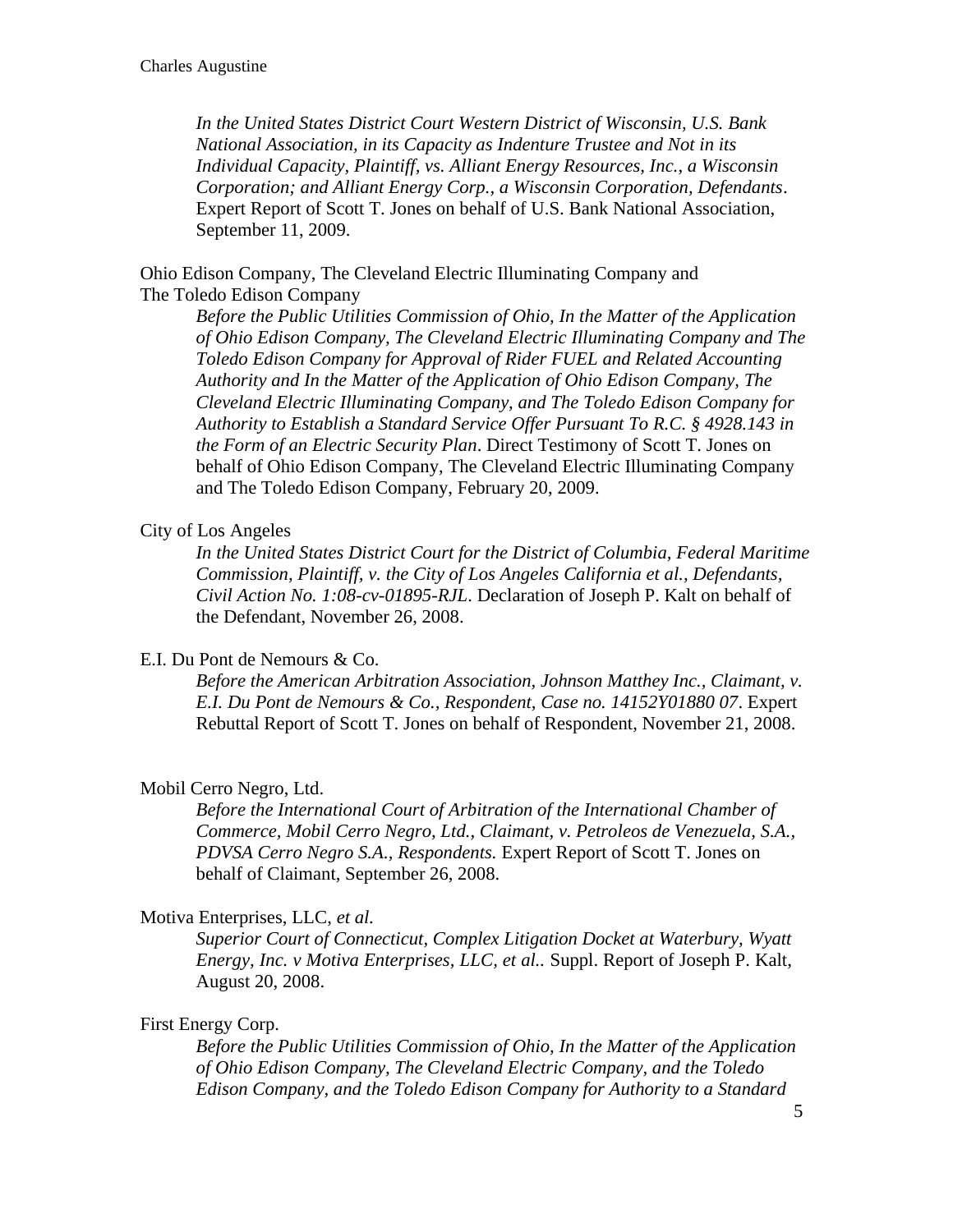*Service Pursuant to R.C. 4928.143 in the Form of an Electric Security Plan, Case No. 08 -EL-SSO*. Direct Testimony of Scott T. Jones, August 1, 2008.

#### Northern Natural Gas Company

*Before the Federal Regulatory Commission*, Docket No. RP08-29-000, *Rockies Express Shippers, Complainants, v. Northern Natural Gas Company, Respondent.* Prepared Answering Testimony of Scott T. Jones on behalf of Respondent, May 2008; prepared Surrebuttal Testimony of Scott T. Jones on behalf of Respondent, July 2008.

#### Mobil Cerro Negro, Ltd.

*In the High Court of Justice, Queen's Bench Division, Commercial Court, Claim No 2008 Folio 61, Mobil Cerro Negro Ltd v. Petróleos de Venezuela, S.A., Defendants*. First Affidavit of Scott T. Jones, February 26, 2008.

#### Tesoro Petroleum Corporation and Subsidiaries

*Before the Office of Administrative Hearings State of Alaska*, *in the matter of Tesoro Petroleum Corporation and Subsidiaries, Oil and Gas Corporate Income Tax, Tax Period 1994-1998, Appellant. OAH No. 05-0155-TAX*. Expert Report of Scott T. Jones, November 16, 2007.

## General Atomics Technologies Corp.

*In the United States District Court for the District of Colorado, Civil Action No. 06-CV-00848-REB-CBS, ConverDyn, Plaintiff, v. James Neal Blue, Heathgate Resources Pty., Ltd., General Atomic Technologies Corporation, and Nuclear Fuels Corporation, Defendants*. Expert Report of Scott T. Jones on behalf of Defendant, September 17, 2007.

### General Atomics Technologies Corp.

*In the United States District Court for the Northern District of Illinois, Eastern Division*, *Case No. 06 C 5516, Exelon Generation Company, LLC, a limited liability company, Plaintiff, v. General Atomics Technologies Corp., a Delaware corporation, Defendant.* Expert Report of Scott T. Jones on behalf of Defendant, September 5, 2007.

#### Nuclear Fuels Corp.

*In the United States District Court for the Northern District of Illinois, Eastern Division*, *Case No. 06 C 5515, Exelon Generation Company, LLC, a limited liability company, Plaintiff, v. Nuclear Fuels Corp., a Delaware corporation, Defendant.* Expert Report of Scott T. Jones on behalf of Defendant, September 5, 2007.

# Equilon Enterprises LLC, et al.

*In the US District Court, Eastern District of Missouri, Eastern Division, Daniels Self, et al., Plaintiffs v. Equilon Enterprises LLC, et al., Defendants, Cause No. 4*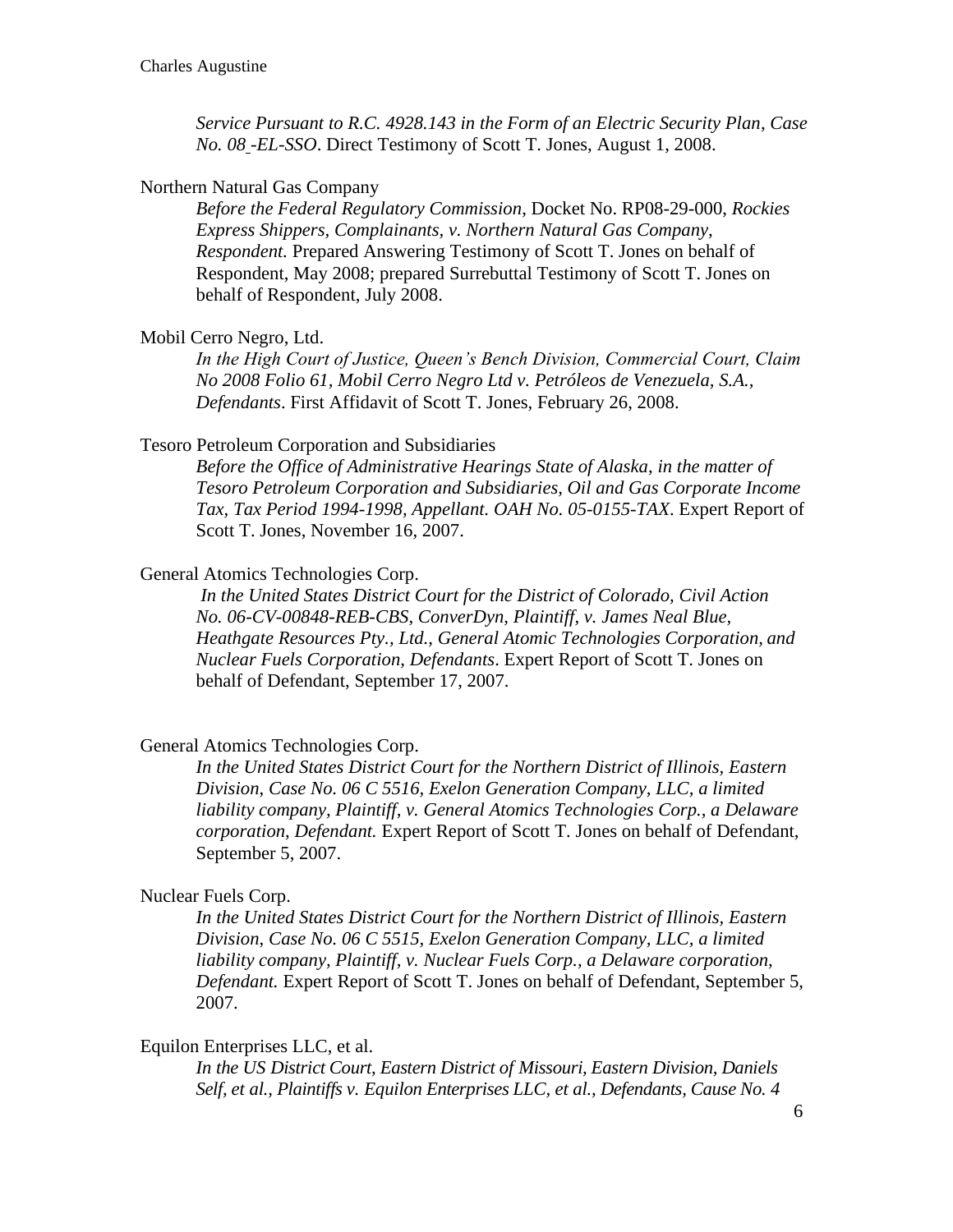*00CV0193 TIA.* Expert Report of Joseph P. Kalt on Behalf of Defendants, September 4, 2007.

The Hanwha Companies, ORIX Corporation, and Macquarie Life Limited *Before The International Court of Arbitration of the International Chamber of Commerce, Korea Deposit Insurance Corporation, Plaintiff, v. Hanwha Companies, ORIX Corporation, and Macquarie Life Limited,* Defendants*, ICC Case No. 14501/JB/JEM/EBS (c. 14502/JB/JEM/EBS).* Expert Report of Joseph P. Kalt on Behalf of Defendants, July 13, 2007.

*Before The International Court of Arbitration of the International Chamber of Commerce, Korea Deposit Insurance Corporation, Plaintiff, v. Hanwha Companies and ORIX Corporation, Defendants, ICC Case No. 14501/JB/JEM/EBS/VRO (c. 14502/JB/JEM/EBS).* Reply Expert Report of Joseph P. Kalt on Behalf of The Hanwha Companies and ORIX Corporation, September 7, 2007.

Shell Oil Company, Texaco Refining and Marketing Inc., Equilon Enterprises LLC. *In the United States District Court for the Central District of California, Southern Division, Case No. CV- 04-10370 JVS (JTLx), Mike Madani, et al, v. Equilon Enterprises LLC, et al.* Expert Report of Joseph P. Kalt, November 20, 2006; Rebuttal report of Joseph P. Kalt, December 22, 2006.

#### Peabody COALSALES Company

*In the matter of Arbitration between Peabody COALSALES Company N/K/A Coalsales II, LLC vs Dynegy Coal Trading & Transportation, LLC Illinois.*  Expert Report of Scott T. Jones, providing testimony regarding the setting of coal prices pursuant to a contract reopener clause, October 31, 2006.

Official Committee of Unsecured Creditors in the Entergy New Orleans, Inc. Bankruptcy *In the United States District Court for the Eastern District of Louisiana, In Re: Entergy New Orleans, Inc. Chapter 11 Section B. Expert Report of Scott T.* Jones, providing testimony in response to ENOI's petition to assume certain power purchase agreements, October 12, 2006.

#### Yemen Exploration & Production Company

*Before The International Chamber of Commerce, (Case No. 14108/EC), Yemen Exploration & Production Company, Claimant, v. Republic of Yemen, Respondent*. Statement of Expert Witness Scott T. Jones, September 1, 2006; Supplemental Report of Scott T. Jones, March 9, 2007; Scott T. Jones 2nd Supplemental Report, June 16, 2007; Scott T. Jones  $3<sup>rd</sup>$  Supplemental Report, June 29, 2007.

Valencia and Singleton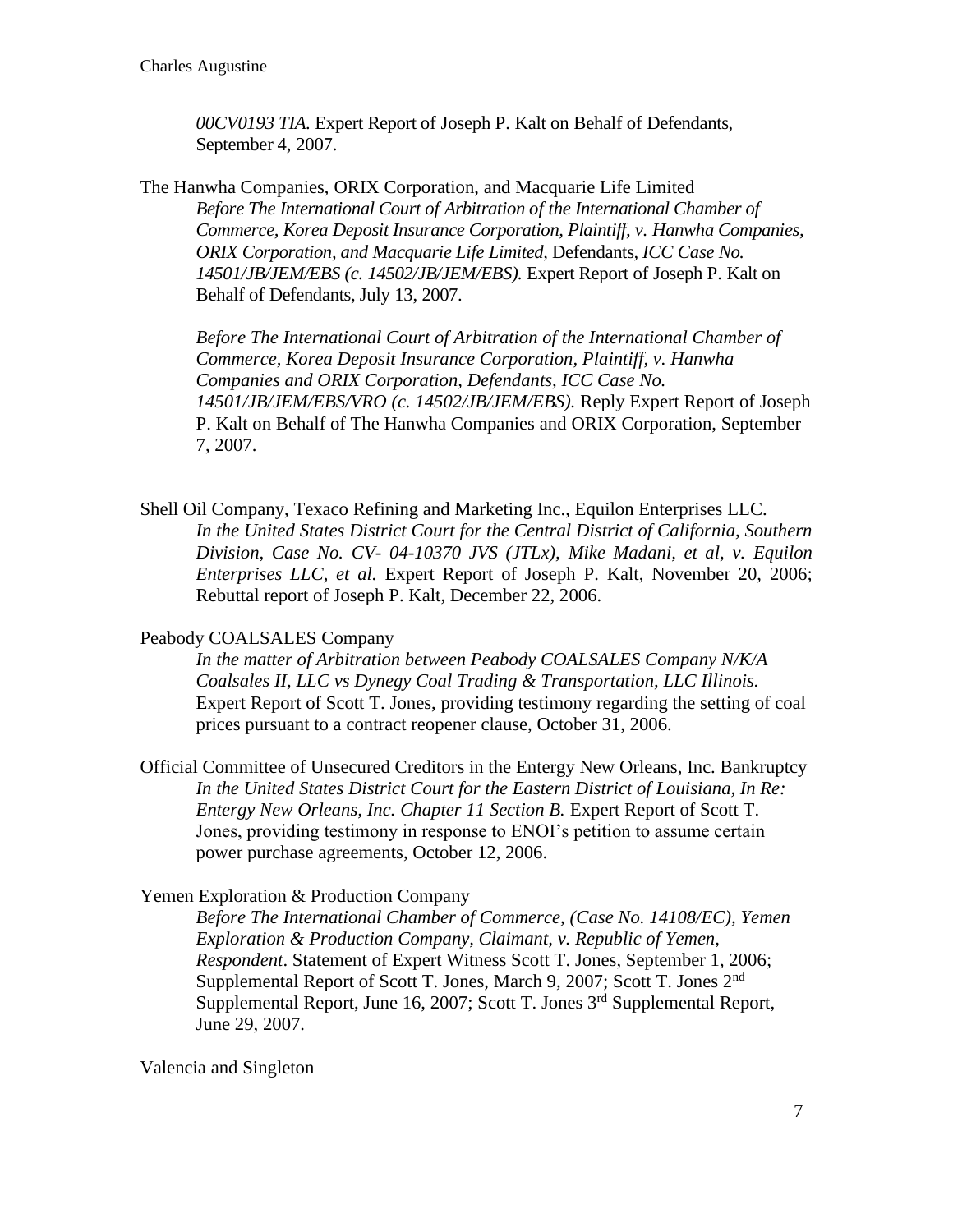*In the United States District Court for the Southern District of Texas, Houston Division, United States of America, vs. Michelle Valencia and Greg Singleton.* Report of Scott T. Jones, testimony on behalf of the plaintiffs in this criminal matter involving allegations about prices reported to publications that list natural gas trading information*,* July 6, 2006.

# Vermont Gas Systems, Inc.

*Before the State of Vermont Public Service Board In Re Tariff filing of Vermont Gas Systems, Inc. requesting a 16.7% rate increases to take effect April 25, 2006, and to be implemented on October 1, 2006, Docket No. 7160, and In Re Petition of Vermont Gas Systems, Inc., for approval of an alternative-regulation plan, Docket No. 7109.* Prefiled Rebuttal Testimony of Charles W. Augustine, June 7, 2006.

# FirstEnergy Corp.

*Before the Pennsylvania Public Utility Commission, Petition of Metropolitan Edison Company for Approval of a Rate Transition Plan (Metropolitan Edison Company Docket No. R-00061366) and Petition of Pennsylvania Electric Company for Approval of a Rate Transition Plan (Pennsylvania Electric Company Docket No. R-00061367).* Direct Testimony of Scott T. Jones, April 10, 2006.

*Before the Pennsylvania Public Utility Commission, Petition of Metropolitan Edison Company for Approval of a Rate Transition Plan (Metropolitan Edison Company Docket No. R-00061366) and Petition of Pennsylvania Electric Company for Approval of a Rate Transition Plan (Pennsylvania Electric Company Docket No. R-00061367)*. Direct Testimony of Jeffrey D. Tranen, April 10, 2006.

*Before The Pennsylvania Public Utility Commission, Petition of Metropolitan Edison Company for Approval of a Rate Transition Plan (Metropolitan Edison Company Docket No. R-00061366) and Petition of Pennsylvania Electric Company for Approval of a Rate Transition Plan (Pennsylvania Electric Company Docket No. R-00061367).* Direct Testimony of David A. Reishus, April 10, 2006.

# FirstEnergy Solutions Corp.

*United States of America, Before the Federal Regulatory Commission, FirstEnergy Solutions Corp.* Prepared Direct Testimony of Scott T. Jones and A. Joseph Cavicchi confirming the auction price result of the Competitive Bidding Process carried out by the Ohio Public Utilities Commission in December 2004, and establishing that Solutions is not charging a rate greater than market prices for wholesale electricity sold to its affiliated Ohio based regulated distribution companies, March 15, 2006.

# Jerry Alfred Futch, Jr.

*In the United States District Court for the Southern District of Texas, Houston Division, Criminal Action No. H-04-511, United States of America, vs. Jerry Alfred Futch, Jr., Defendant.* Expert Report of Scott T. Jones and Charles W. Augustine,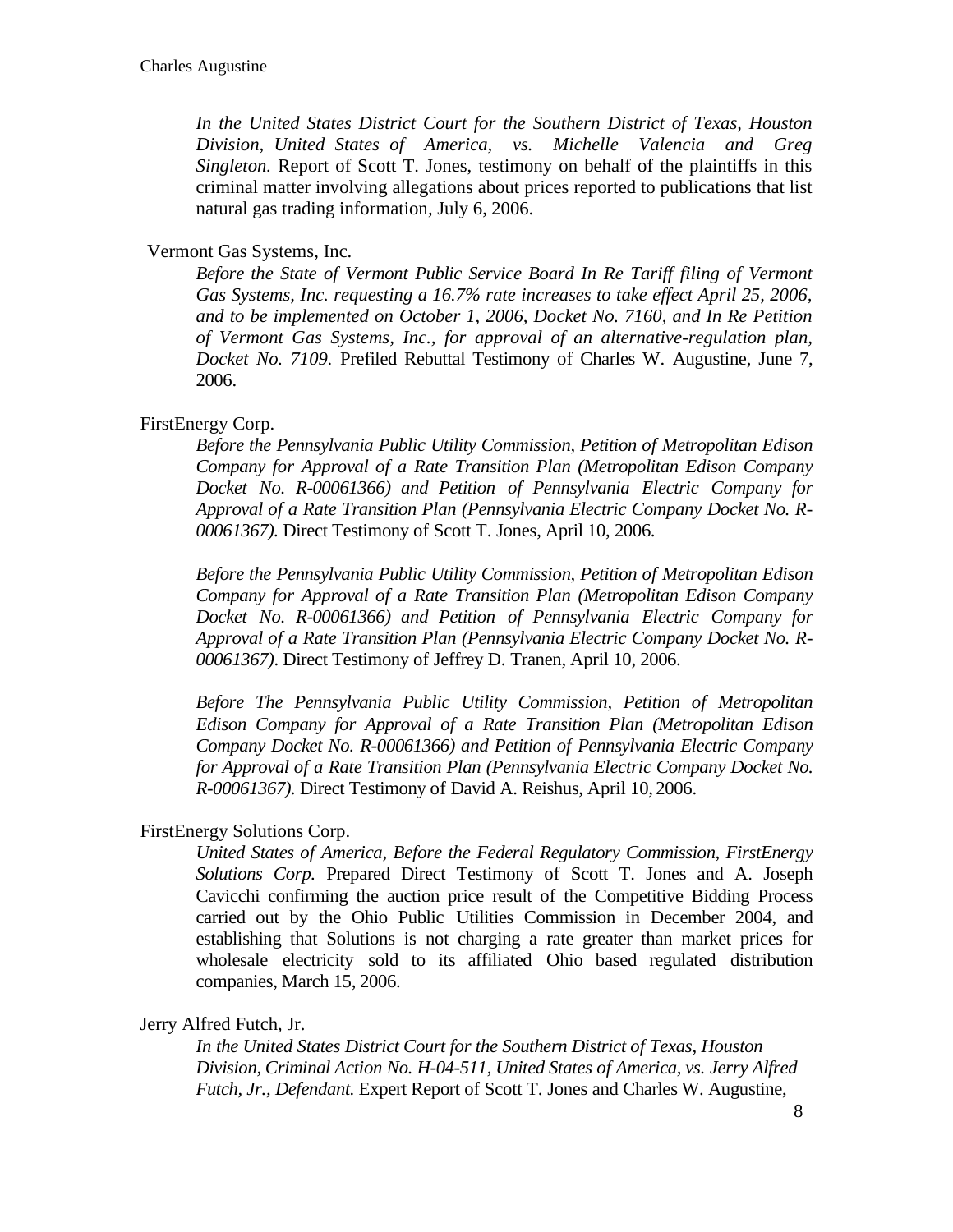January 17, 2006; Response of Scott T. Jones and Charles W. Augustine, To Report of Matthew P. O'Loughlin, February 13, 2006.

## ExxonMobil

*In the District Court of Bexar County, Texas, 73rd Judicial District, Cause No. 2003-CI-04424, TETCO Inc., Spot Services LP, Los Nietos de Turner LP, and TETCO Stores, Plaintiffs, vs. Exxon Corporation, Mobil Oil Corporation, ExxonMobil Corporation, and Mobil Marketing Ventures, Inc., Defendants.* Expert Report of Kenneth M. Stern, December 5, 2005.

## NEGT Gas

*In the Matter of the Arbitration Between Mirant Americas Energy Marketing, LP, Claimant, and NEGT Energy Trading-Gas Corporation; Gas Transmission Northwest Corporation; National Energy & Gas Transmission, Inc.; NEGT Energy Trading Holdings Corporation; and NEGT Energy Trading-Power, L.P., Respondents.* Dispute involved terminated natural gas purchase and sale contracts, claimed breach of contracts, and calculation of damages. Expert Report of Scott T. Jones on behalf of Respondents, December 2005.

# Vermont Gas Systems, Inc.

*Before the State of Vermont Public Service Board In Re Petition of Vermont Gas Systems, Inc., pursuant to 30 V.S.A. § 218d, for authority to implement an Alternative-Regulatory Plan, Docket No. 7109.* Prefiled Testimony of Charles W. Augustine, November 7, 2005; Oral testimony, June 6, 2006.

# Calpine Corporation

*In the Court of Chancery of the State of Delaware in and for New Castle County, Calpine Corporation v. The Bank of New York and Wilmington Trust Company.*  Expert Report of Scott T. Jones, November 2,2005.

#### **Travelers**

*In the Matter of the Arbitration between the Travelers Indemnity Company and Travelers Casualty & Surety Company, Petitioner, and Everest Reinsurance Company, Respondent.* Rebuttal Report of Scott T. Jones on behalf of Petitioner, September 21, 2005.

#### Securities and Exchange Commission (SEC)

*In the United States District Court for the Southern District of Texas, Houston Division, Securities and Exchange Commission v. Preston Hopper, Tamela Palla, and Terry Woolley.* Provided testimony involving the behavior of trading and financial management in major electricity and natural gas companies from 1999-2002. Expert Report of Scott T. Jones, September 1, 2005.

L-3 Communications, Inc.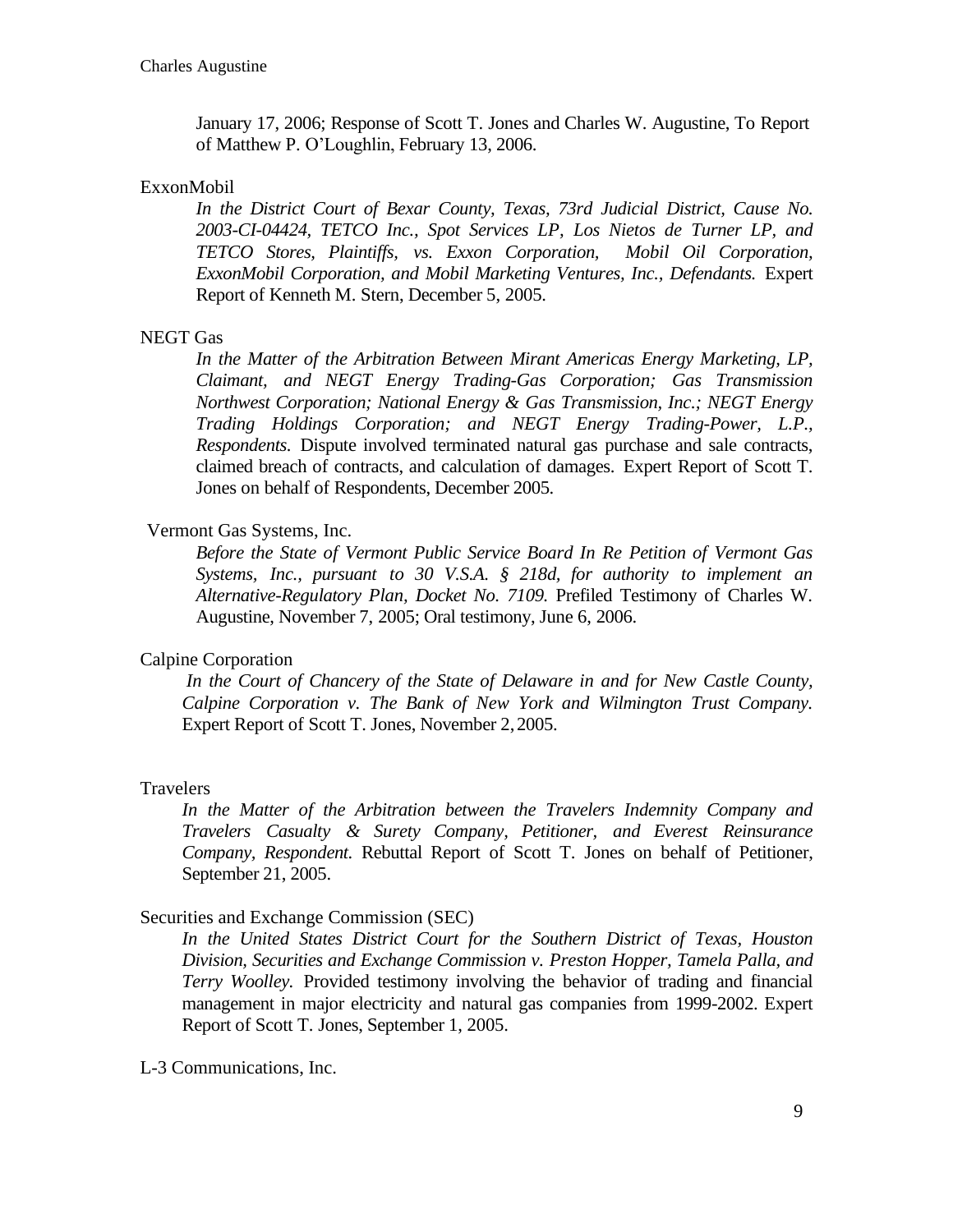*In the United States District Court for the Southern District of New York, L-3 Communications Corporation v. OSI Systems, Inc.* Provided expert damages testimony on behalf of L-3 Communications in a failed negotiation to transfer certain business assets. Expert Report of Scott T. Jones; Deposition July 15, 2005.

#### Entergy Nuclear Vermont Yankee, LLC

*Entergy Nuclear Operations, Inc. Petition before the Vermont Public Service Board.* Testimony of Jeff Tranen in support of Entergy VY petition to construct a dry fuel storage facility at the Vermont Yankee Nuclear Power Station, June 16, 2005.

#### General Electric and Bechtel

*In an Arbitration Under an Agreement Between the Government of the Republic of Mauritius and the Government of the Republic of India for the Promotion and Protection of Investments Signed on 4 September 1998, and Under the Citral Rules, Capital India Power Mauritius I and Energy Enterprises (Mauritius) Company (Claimants) and the Government of the Republic of India (Respondent).* Expert Report of Joseph P. Kalt, David M. Newbery and Thomas E. Lumsden, May 23, 2005.

### Allegheny Energy, Inc.

*In the United States District Court for the Southern District of New York, Allegheny Energy, Inc v. Merrill Lynch & Co., Inc. Expert testimony of Scott T. Jones,* January 6, 2005; oral testimony, May 17, 2005.

Shell Oil Company, Texaco Refining and Marketing Inc., Equilon Enterprises LLC. *In the United States District Court for the Central District of California, Case No. SACV- 03-565-JVS (JTLx), Andre Van Der Valk, et al., v. Shell Oil Company, Texaco Refining and Marketing Inc., and Equilon Enterprises LLC.* Expert Report of Joseph P. Kalt, October 8, 2004; Rebuttal Report, November 8, 2004; Deposition, December 13, 2004; Second Rebuttal Report, April 4, 2005.

#### Vermont Department of Public Service/Vermont Gas Systems

Facilitating the development of an Alternative Regulation Plan through a series of workshops with the DPS and the gas company providing research and advice leading to a proposal for the Vermont Public Service Board, 2003-2005.

#### Shell Oil Company

*In the United States District Court for the Court of Massachusetts, Mac's Shell Service, Inc., et al, v. Shell Oil Company,* et al. Expert Report of Joseph P. Kalt, July 6, 2004.

#### Flying J, Inc.

*Flying J, Inc. v. Comdata Network, Inc., in the United States District Court of Utah (Northern Division).* Declaration, June 22, 2004; Damages Report, June 22, 2004.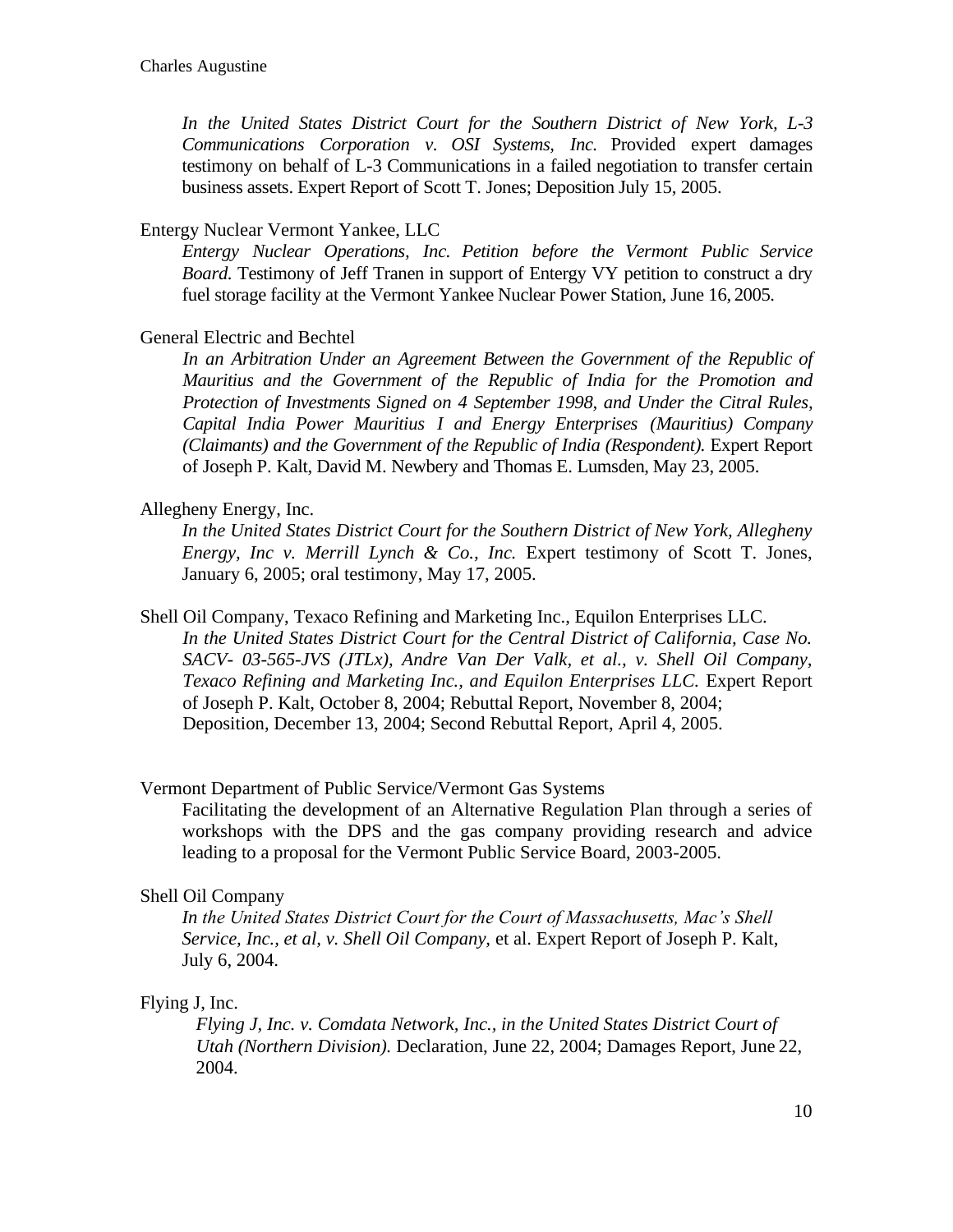El Paso Natural Gas Company and Burlington Resources Oil & Gas Company *In the District Court of Washita County State of Oklahoma, Nations Bank, N.A., as Trustee of the Virginia C. Earman Trust; et al. v. El Paso Natural Gas Company and Burlington Resources Oily & Gas Company Case No. CJ-97-68*. Expert Report, March 30, 2004.

### Arizona Competitive Power Alliance

*Before the Arizona Corporation Commission, Docket No. E-01345-03.* Direct Testimony with Jeffrey D. Tranen, February 3, 2004; Direct Testimony of Joseph P. Kalt, February 3, 2004.

#### Shell Oil Company

*In the Court of Common Pleas, Cuyahoga County, Ohio, Donald J. Casserlie, et al.*, *v. Shell Oil Company, et al.* Expert Report of Joseph P. Kalt, January 30, 2004.

#### Massachusetts Department of Telecommunications and Energy

Submission of comments on the investigation by the Massachusetts D.T.E. on its own motion into the Provision of Default Service, D.T.E. 02-40-B (with A. Joseph Cavicchi), May 28, 2003.

### Dex Holdings, LLC

*Before the Washington Utilities and Transportation Commission, In the Matter of the Application of Qwest Corporation Regarding the Sale and Transfer of Qwest Dex to Dex Holdings, LLC.* Rebuttal Testimony of Joseph P. Kalt, April 17, 2003.

El Paso Merchant Energy, L.P. and Calpine Energy Services, L.P.

*Before the Federal Energy Regulatory Commission, Nevada Power Company and Sierra Pacific Power Company v. Duke Energy Trading and Marketing, LLC, Enron Power Marketing, Inc., El Paso Merchant Energy, L.P., American Electric Power Services Corp.; Nevada Power Company v. Morgan Stanley Capital Group Inc., Calpine Energy Services, L.P., Mirant Americas Energy Marketing, L.P., Reliant Energy Services, Inc., BP Energy Company, Allegheny Energy Supply Company, LLC; Southern California Water Company v. Mirant Americas Energy Marketing, L.P.; Public Utility District No. 1 , Snohomish County, Washington, v. Morgan Stanley Capital Group Inc.* Prepared Direct Testimony of Joseph P. Kalt, June 28, 2002; Prepared Answering Testimony, August 27, 2002; Deposition, September 24, 2002.

El Paso Merchant Energy, L.P.

*Before the Federal Energy Regulatory Commission, Public Utilities Commission of the State of California, California Electricity Oversight Board v. Sellers of Long-Term Contracts to the California Department of Water Resources, Sellers of Energy and Capacity Under Long-Term Contracts with the California Department of Water Resources.* Prepared Direct Testimony of Joseph P. Kalt,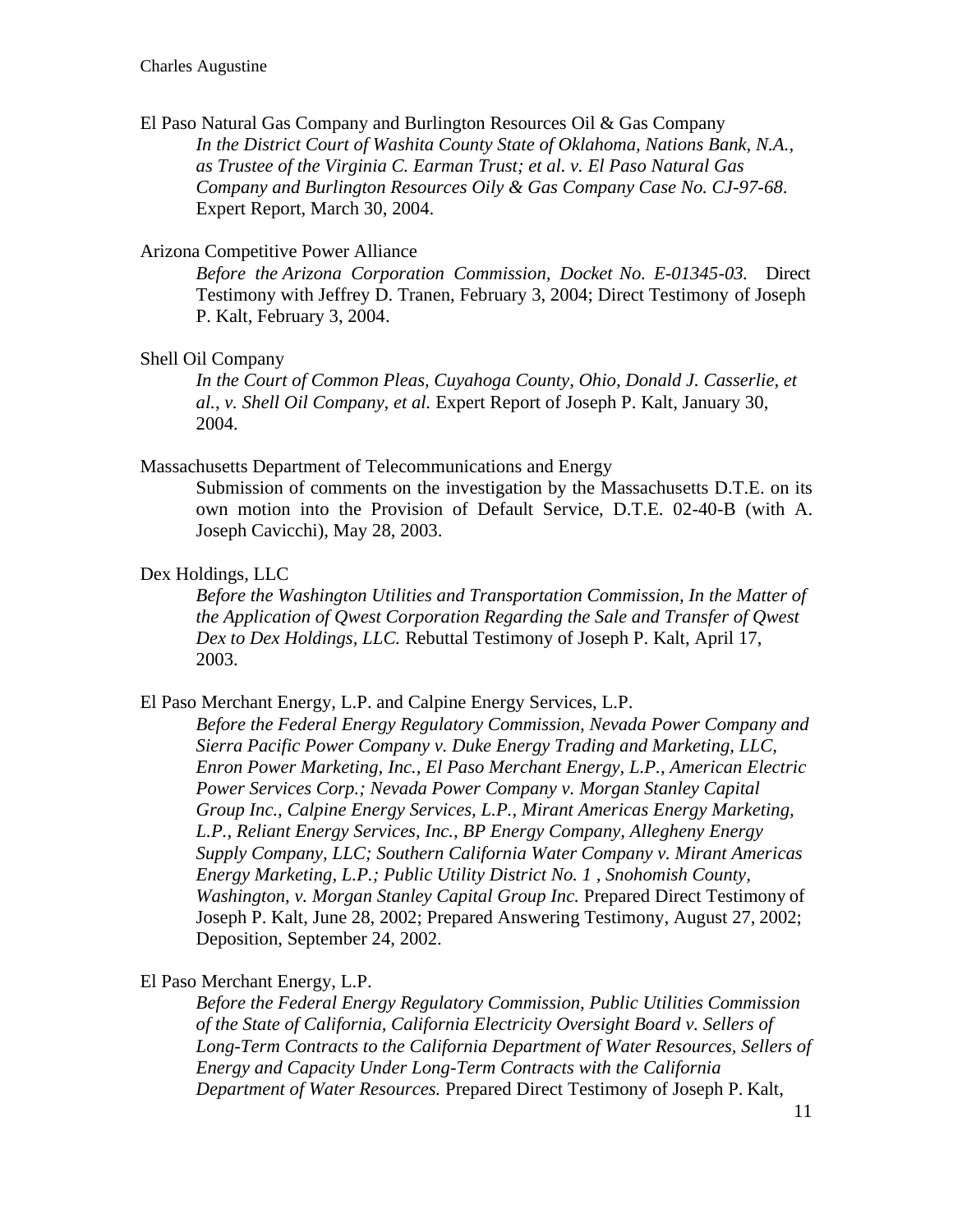October 17, 2002; Rebuttal Testimony, November 14, 2002; Deposition, November 24, 2002; Oral Testimony, December 10, 2002.

#### El Paso Merchant Energy, L.P.

*Before the Federal Energy Regulatory Commission, PacifiCorp v. Reliant Energy Services, Inc., Morgan Stanley Capital Group Inc., Williams Energy Marketing & Trading Company, El Paso Merchant Energy L.P.* Prepared Direct Testimony of Joseph P. Kalt, October 8, 2002; Prepared Rebuttal Testimony, November 26, 2002; Deposition, December 5, 2002; Oral Testimony, December 18, 2002.

### NESI Power Marketing, Inc.

*United States District Court, District of Connecticut, Bridgeport Division, In re: The Power Company of America, LP, Debtor; Goldin Associates, LLC, Trustee for the PCA Liquidating Trust, v. NESI Power Marketing, Inc.*. Expert Testimony of Scott T. Jones regarding power market events and bankruptcy litigation. Presentation to mediator, April 12, 2001; Expert Report, August 23, 2002; Deposition, September 4, 2002; Hearings, June and July 2003.

#### Pacific Gas and Electric Company/PG&E Corporation

*Before the Federal United States Bankruptcy Court, Northern District of California, San Francisco Division, In re Pacific Gas and Electric Company, Debtor, Federal I.D. No. 94-0742640*, on the public policy concerns raised by the proposed reorganization plan of PG&E Corporation. Expert Report of Susan F. Tierney, November 8, 2002; Rebuttal Report, November 26, 2002.

Pacific Gas and Electric Company/PG&E Corporation

*Before the Federal Energy Regulatory Commission, in the Matter of Pacific Gas and Electric Company, PG&E Corporation, on behalf of its Subsidiaries Electric Generation LLC, ETrans LLC, and GTrans LLC*. Direct Testimony of Susan F. Tierney on the public benefits of the application seeking approval under Section 203 of the Federal Power Act and Section 12 of the Natural Gas Act for various actions relating to restructuring of the company to emerge from bankruptcy, November 30, 2001.

Cross-Sound Cable Company LLC

*Before the Connecticut Siting Council, on the public benefits of the proposed Cross Sound Cable Project's Application for a Certificate of Environmental Compatibility and Public Need, Docket No. 208.* Direct Testimony of Susan F. Tierney, July 23, 2001.

Sithe New England (Sithe Edgar LLC, Sithe New Boston LLC, Sithe Framingham LLC, Sithe West Medway LLC, Sithe Mystic LLC)

*Before the Federal Energy Regulatory Commission, in the Matter of NSTAR Electric & Gas Corp., v. Sithe Edgar LLC, Sithe New Boston LLC, Sithe Framingham LLC, Sithe West Medway LLC, Sithe Mystic LLC, and PG&E Energy Trading, Docket No. EL01-79-000*. Affidavit of Susan F. Tierney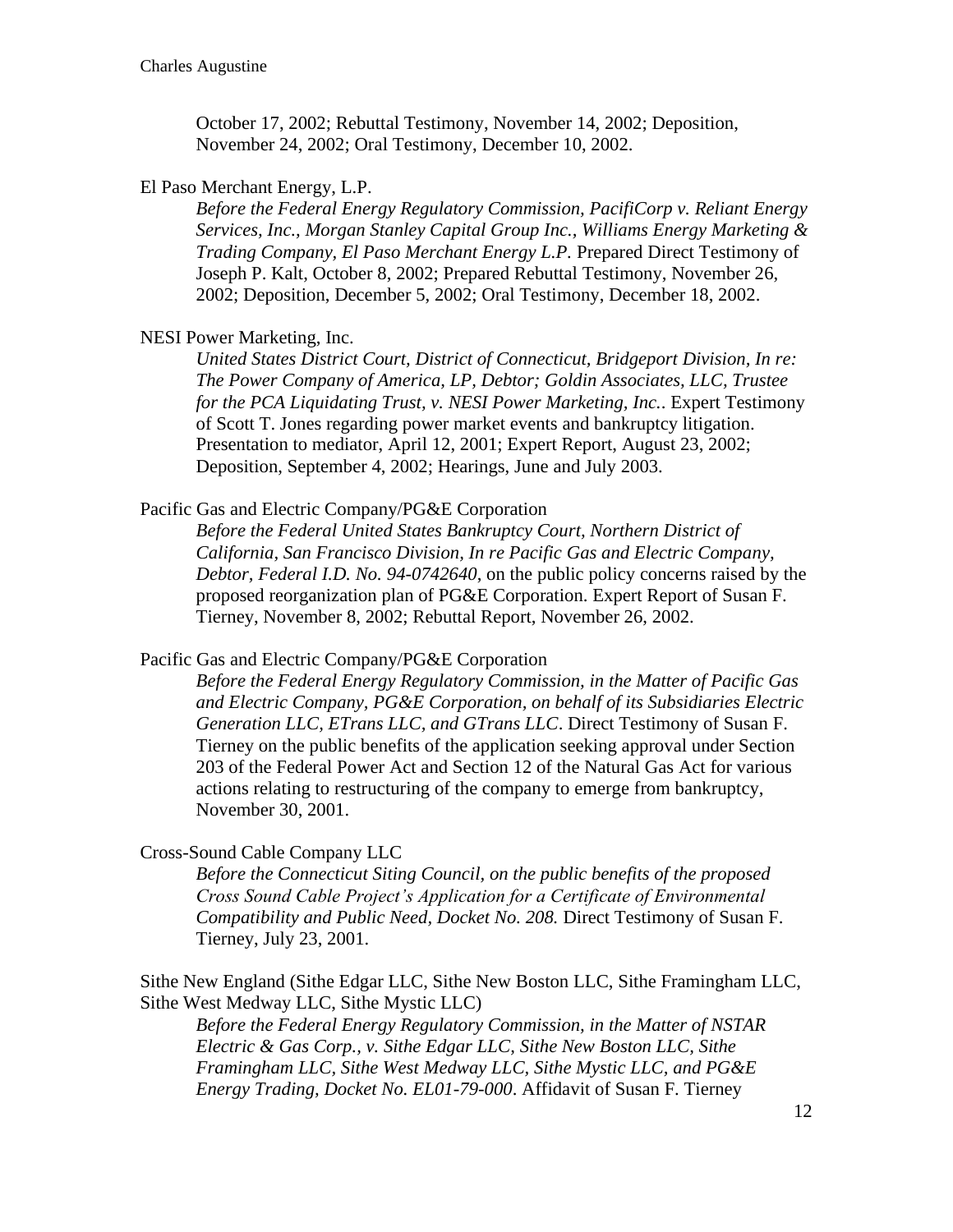comparing historical cost recovery by Boston Edison for its portfolio of fossil generation units (pre-divestiture) under rate regulation, versus Sithe's revenue recovery for these same units (post-divestiture) under market prices, June 5, 2001.

Burlington Northern and Santa Fe Railway Company

*Before the Surface Transportation Board, STB Ex Parte No. 582 (Sub-No. 1), Public Views on Major Rail Consolidations*. Verified Statement of José A. Gómez-Ibáñez and Joseph P. Kalt, November 2000.

Maritimes & Northeast Pipeline, LLC, and Algonquin Gas Transmission Company Report by Susan F. Tierney (with Wayne Oliver of Navigant Consulting) "The Benefits of New Gas Infrastructure in Massachusetts and New England: The Maritimes & Northeast Phase III Pipeline and the Algonquin Gas Transmission Company HubLine Projects," October 2000; Follow-up reports in 2001, 2002, 2003.

## Arkansas Electric Distribution Cooperatives

*Before the Arkansas Public Service Commission, In the Matter of a Generic Proceeding to Establish Uniform Policies and Guidelines for a Standard Service Package*. Prepared Joint Reply Testimony of Susan F. Tierney and Janet Gail Besser, July 2000; Prepared Joint Surreply Testimony of Susan F. Tierney and Janet Gail Besser, August 2000.

### Sithe New England Holdings, LLC

Initial and Reply Comments of Sithe before the Massachusetts Department of Telecommunications and Energy into whether (1) metering, meter maintenance and testing, customer billing, and information services should be unbundled; and (2) the service territories of distribution companies should remain exclusive (D.T.E. 00-41), August and September, 2000.

### TransÉnergie U.S.

*Before the Connecticut Siting Council, on the public benefits of the proposed Cross Sound Cable Project.* Written Testimony of Susan F. Tierney, July 2000.

### Sithe New England Holdings, LLC

*Before the Massachusetts Department of Telecommunications and Energy, Comments of Sithe in the Department's Investigation into Pricing and Procurement of Default Service (D.T.E. 99-60-A).* June 2000.

### PP&L, Inc.

*Before the Pennsylvania Public Utilities Commission, Docket Number P-00001788, Petition of PP&L Industrial Customer Alliance for a Declaratory Order Prohibiting the Implementation of a Tariff Interpretation Change for Billing PP&L Rate Schedule IS-P and IS-T Customers*. Testimony of Scott T. Jones in dispute over interruptible service tariffs for large industrial customers, in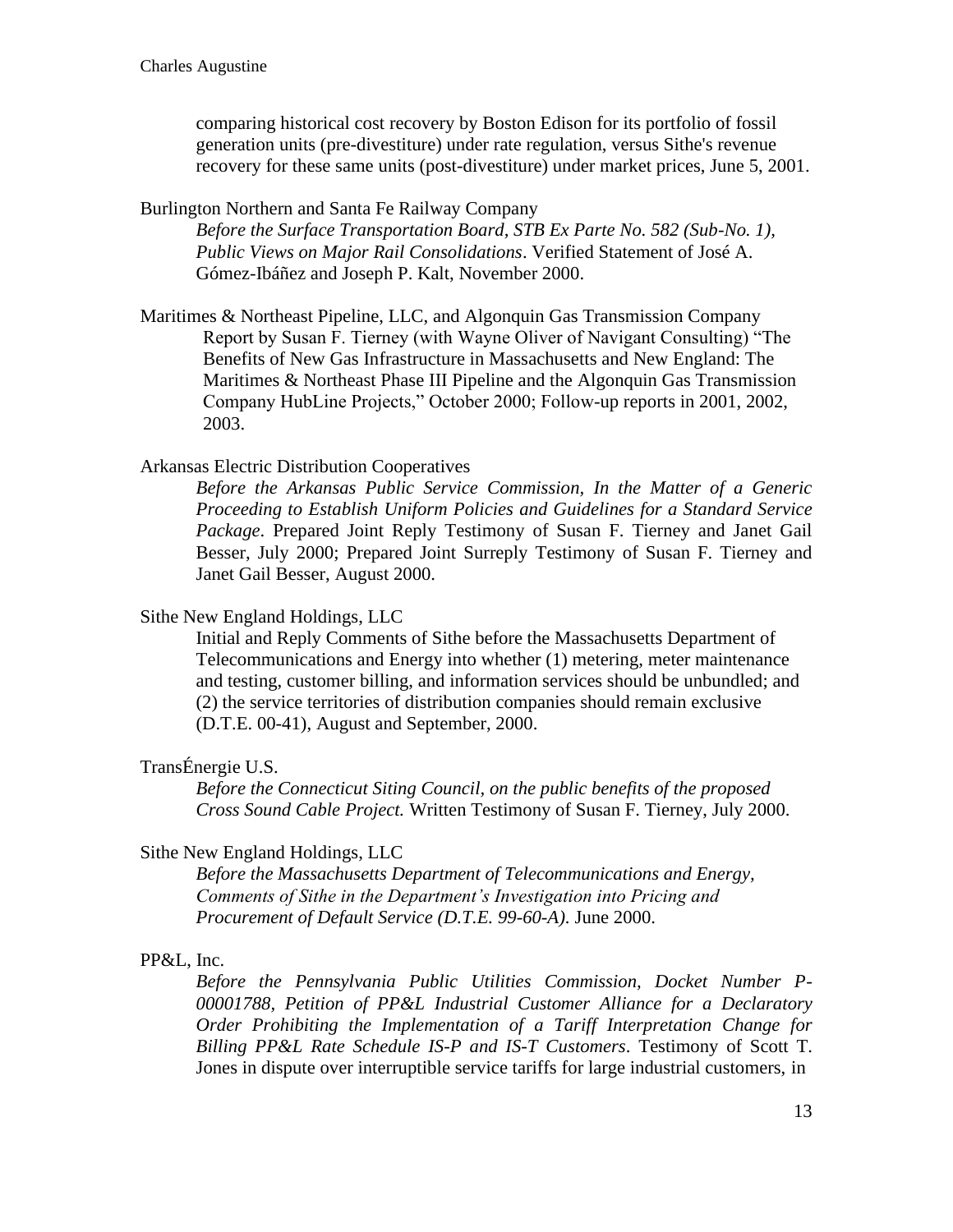support of PPL Electric Resources IS-P and IS-T tariffs and tariff policy, February 24, 2000.

#### Fitchburg Gas and Electric Light Company

*Before the Massachusetts Department of Telecommunications and Energy (D.T.E. 99-66), on gas and electric company rate design policy.* Testimony of Susan F. Tierney, January 14, 2000.

### Southern Connecticut Gas Company

*In the matter of proposed recovery of Southern's pipeline construction costs (Docket No. 99-04-18).* Prefiled Testimony of Jeff D. Makholm, July 1999.

# Edison Electric Institute

*Before the New Jersey Public Utilities Board in the matter of Draft Affiliate Relations Standards (Docket No. EX99030182).* Testimony of Kenneth Gordon, May 3, 1999.

### Ohio Electric Utility Institute

*Before the Ohio Senate Ways and Means Committee in the matter of Substitute Senate Bill.* Testimony of Kenneth Gordon, April 20, 1999.

## Commonwealth Edison Company

*Before the Illinois Commerce Commission in the matter of Commonwealth Edison's petition for approval of delivery services tariffs and delivery services implementation plan, and for approval of certain other amendments and additions to its rates, terms, and conditions, Docket No. 99-0117.* Direct Testimony of Jeff D. Makholm, March 1, 1999; Rebuttal and Surrebuttal filed in April and May, 1999.

### Commonwealth Edison Company

*Before the Illinois Commerce Commission in the matter of Investigation Concerning the Unbundling of Delivery Services Under Section 16-108 of the Public Utilities Act, Docket No. No. 99-0013.* Direct Testimony of Jeff D. Makholm, February 4, 1999; Reply Comments, February 17, 1999.

#### Public Service Company of New Mexico

*In the Matter of the Commission's Investigation of the Rates for Electric Service of Public Service Company of New Mexico.* Rebuttal Testimony of Kenneth Gordon, May 6, 1998

# Tucson Electric Power Company

*In the Matter of Competition in the Provision of Electric Services throughout the State of Arizona, Docket No. U-0000-94-165.* Direct Testimony of Kenneth Gordon, January 9, 1998; Rebuttal Testimony, February 4, 1998.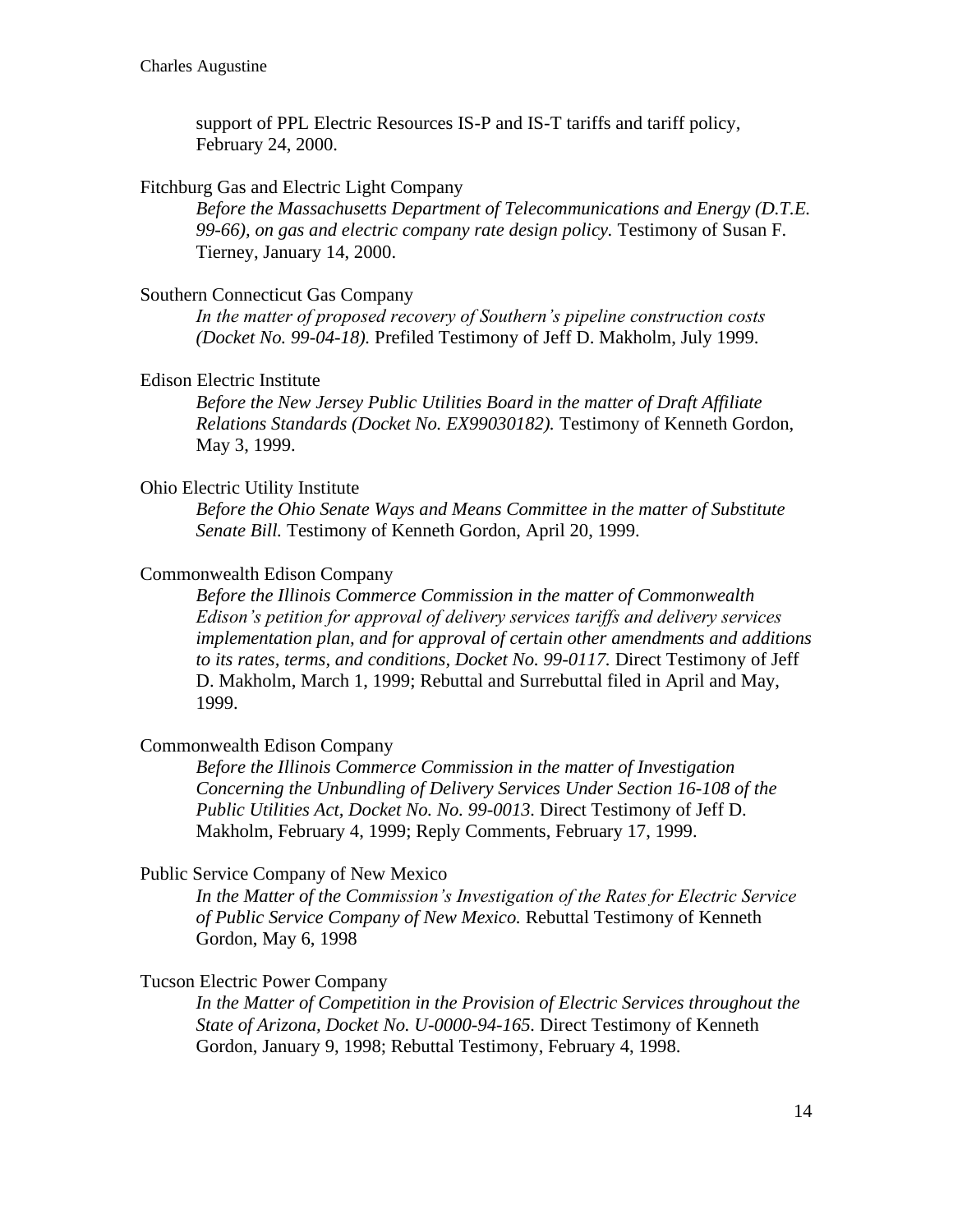# Kansas Pipeline Partnership

*Before the State Corporation Commission of the State of Kansas, in the matter of the Partial Suspension of Western Resources' Monthly Purchased Gas Adjustment (PGA) Effective Date.* Direct Testimony of Jeff D. Makholm, December 1, 1996; Performed prudence examination of gas commodity and gas transportation contracts, Docket No. 97-WSRG-312-PGA, May 23, 1997.

Consolidated Edison Company of New York, Inc., *et al.*

*Before the Federal Energy Regulatory Commission, on behalf of Consolidated Edison Company of New York, Inc., Owens Corning, PECO Energy Company, Philadelphia Gas Works, and Washington Gas Light Company opposing the rollin of incrementally priced pipeline gas transport capacity, Docket No. RP95-197- 71-001.* Answering Testimony of Jeff D. Makholm, March 24, 1997.

# **SELECTED REPORTS AND PUBLICATIONS**

"Understanding Natural Gas Markets", with Steven Peterson and Bob Broxson, published by API, 2006

"Gradualism in Retail Restructuring", with A. Joseph Cavicchi and Joseph P. Kalt, published in Electric Light & Power, September/October 2005: volume 83.05, pp 26-30.

"Competition and Regulation in the Power Industry: Can the Two Coexist?", with A. Joseph and Joseph P. Kalt, published in Electric Light & Power, July/August 2005: volume 83.04, pp 28 – 31.

"Competition and Regulation in the North American Electricity Industry: Can These Two Seemingly Opposed Forces Coexist?" (with Joseph P. Kalt and A. Joseph Cavicchi) 24th Annual North American Conference of the USAEE/IAEE, July 9, 2004, Washington, DC.

"The Links Between Air Quality Policies, Electric Power and Natural Gas Markets, and Macroeconomic Impacts: Clear Skies Versus The Clean Air Planning Act" (with Joseph P. Kalt and Stephen Makowka), A Policy Analysis Study by Compass Lexecon, formerly (Lexecon, an FTI Company), March 2004.

"Regulatory Failure in the California Electricity Crisis" (with Steven Peterson), *The Electricity Journal*, August/September 2003.

"Supplemental Report on the Benefits of New Gas Infrastructure in New England: The Everett Extension Project" (with Susan Tierney), prepared for Algonquin Gas Transmission Company, February 5, 2003.